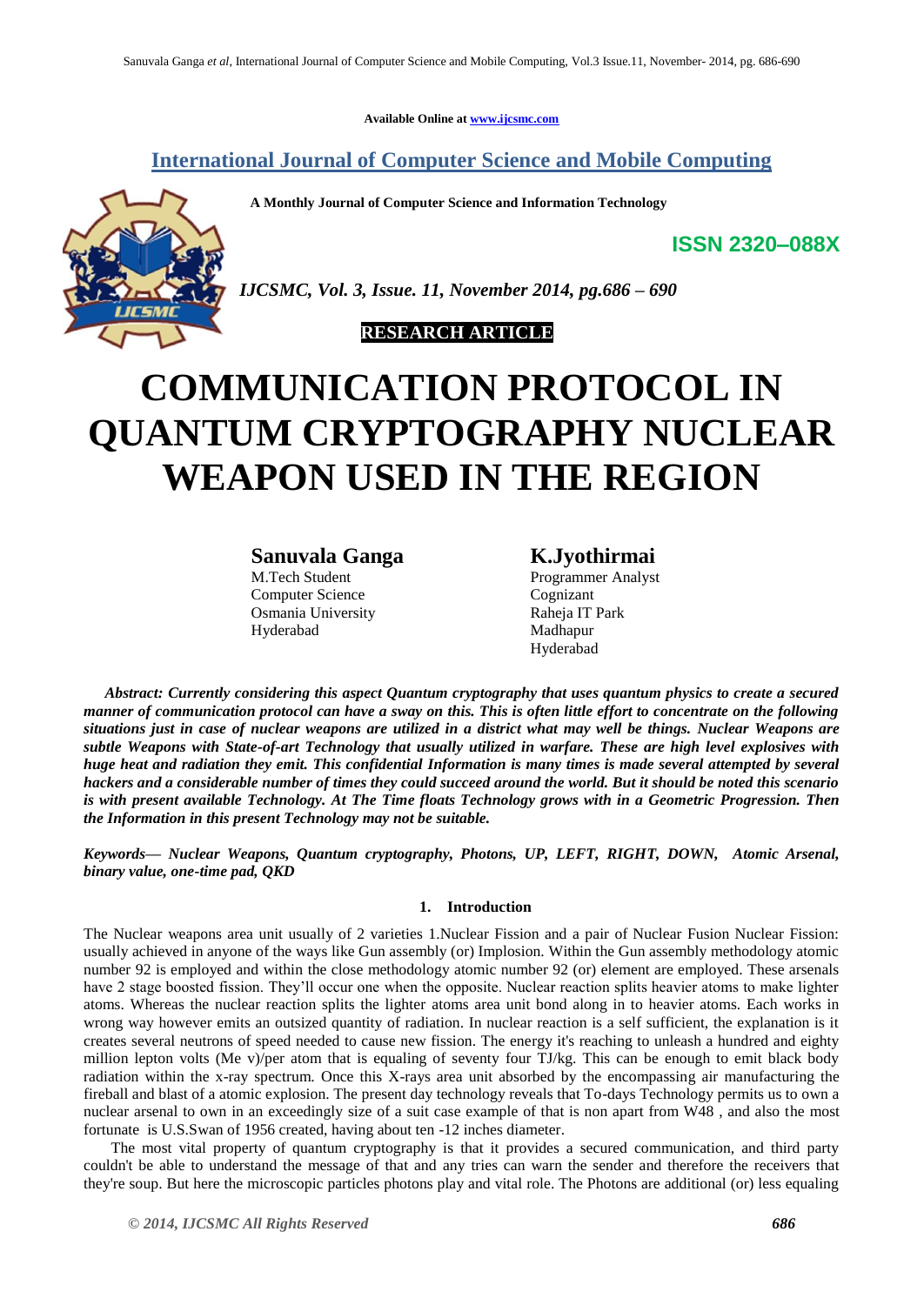of Associate in Nursing negatron, therefore the discharge of a hundred and eighty million negatron volts (Me v)/per atom can build the angles of the photons are fully modification the directions. Albeit the rule most typically related to QKD is that the one-time pad, because it is incontrovertibly secure once used with a secret, random key the key before it might reach the destination it'll lost the contents are lost.

#### **II. PROCEDURE**

The classical of Quantum Cryptography model is developed by airman and plate armour in 1984. Assume that 2 individuals want to exchange a message firmly, historically named Alice and Bob. Alice initiates the message by causation Bob a key, which is able to be the mode for encrypting the message information. This is often a random sequence of bits, sent employing a bound form of theme, which might see 2 totally different initial worth's represent one specific binary value (0 or 1).

However, additionally to their linear travel, all of those photons area unit periodical (vibrating) during a bound manner. Now, allow us to introduce a polarizer into the equation. A polarizer is solely a filter that allows bound photons to go through it with an equivalent oscillation as before and lets others go through during a modified state of oscillation (it may block some photons utterly, however let's ignore that property for this exercise). Alice swaps polarization them between linear and diagonal filters for the transmission of every single gauge boson bit during a random manner. In doing thus, the transmission will have one in all 2 polarizations represent one bit, either one or zero, in either theme she uses. When receiving the gauge boson key, Bob should prefer to live every gauge boson bit exploitation either his onedimensional or diagonal polarizer: typically he can opt for the proper polarizer and at different times he can opt for the incorrect one. Like Alice, he selects every polarizer in a very random manner. Therefore what happens with the photons once the incorrect polarizer is chosen?

The Heisenberg indeterminacy principle states that we have a tendency to don't understand precisely what's going to happen to every individual gauge boson, for within the act of measure its behavior, we have a tendency to alter its properties (in addition to the very fact that if there square measure 2 properties of a system that we have a tendency to would like to live, measure one precludes United States from quantifying the other). However we have a tendency to can't understand that individual photons are remodeled into that state. Then all the Photons can block within the manner of its passage. As in a very theoretical conclusions.

#### **III. WORKS IN PRACTICE**

In apply; quantum cryptography has been incontestable within the laboratories and over comparatively short distances. Even then the explosion of an atomic arsenal can result badly as well as the Satellite and also the air encircled which can cause the disturbances. The best example we will see the result of star Cyclones inflicting a lot of dangerous effect on the communication systems.

 Attributable to the tremendous quantity of energy free during a nuclear detonation, temperatures of tens of legion degrees develop within the immediate space of a nuclear detonation. This compares with the temperature within the core of the Sun. At these temperatures, each factor close to ground-zero vaporizes. The remaining gases of the weapon, encompassing air and different material type a fireball.

 The fireball begins to grow speedily and raise sort of a balloon. Because the fireball rises and afterward expands because it cools, it provides the looks of the acquainted mushroom-shaped cloud. The volatilized trash, contaminated by radiation, falls over a colossal space once the explosion subsides – making hot deadly fallout with long-run effects.

 The surface of the fireball conjointly emits giant amounts of infrared, visible and ultraviolet rays within the 1st few seconds. This thermal radiation travels outward at the speed of sunshine. As a result this can be out and away the foremost widespread of all the consequences during an atomic explosion and happens even at distances wherever blast affects square measure nominal.

 There primarily square measure 2 forms of radiation created by nuclear explosions, magnetism and particulate. Radiation emitted at the time of detonation is understood as prompt or initial radiation, and it happens among the primary minute of detonation. Anyone shut enough to the detonation to be killed by prompt radiation is probably going to be killed by blast and thermal effects, therefore most considerations regarding the health effects of radiation focus upon the residual or delayed radiation that is caused by the decay of hot isotopes and is usually called hot fallout.

 If the fireball of the nuclear detonation touches the surface of the planet, giant amounts of soil, water, etc. are volatilized and required into the hot cloud. This material then conjointly becomes extremely radioactive; the smaller particles can rise into the layer and be distributed globally whereas the larger particles can settle to Earth among regarding twenty four hours as native fallout. Fatal levels of fallout will extend several many kilometers and miles from the blast space. Contaminated areas will stay unlivable for tens or many years.

 Ionizing radiation from the fireball produces intense currents and magnetism fields, typically observed because the magnetism pulse (EMP). This pulse is felt over terribly giant distances. One high-yield nuclear detonation can produce harmful EMP over many thousands of sq. kilometers to a lower place wherever the explosion happens.

 EMP from high-yield nuclear detonations can subject electrical grids to voltage surges way exceptional those caused by lightning. Fashionable VLSI chips and microprocessors, gift in most installation. TVs, radios, computers and different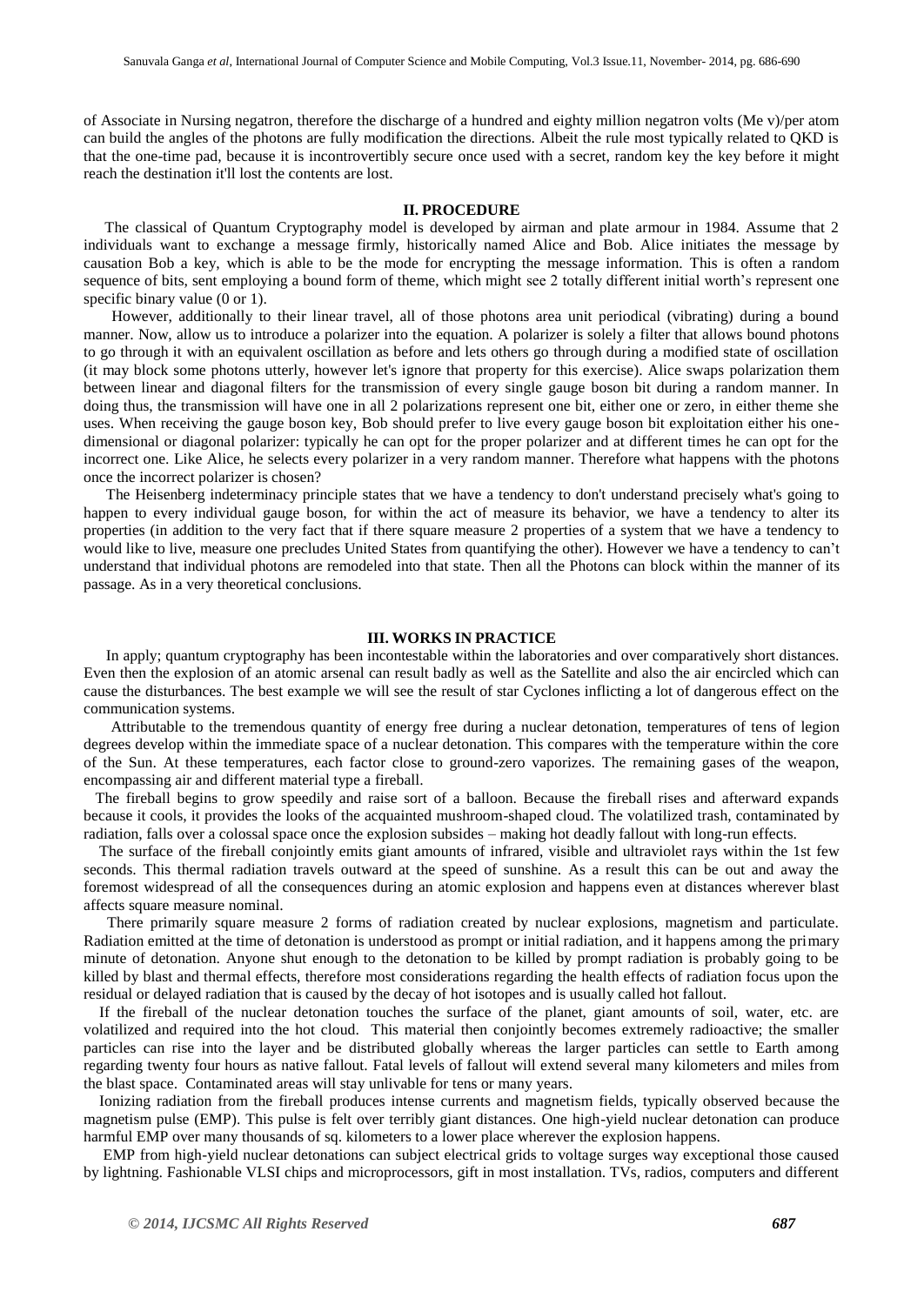equipment square measure very sensitive to those surges and forthwith get exhausted. So all attainable communication links to the surface world square measure bring to an end. Restoring these facilities are associate arduous (and expensive) task forward that the infrastructure needed to complete this task would still exist following a nuclear war.

 The first thermal radiation going away the exploding weapon is absorbed by the atoms and molecules of the encircling medium. The medium is so heated and also the ensuing fireball re-radiates a part of its energy because the secondary thermal radiation of longer wavelengths the rest of the energy contributes to the wave fashioned within the encompassing medium. Ultimately, basically all the thermal radiation (and wave energy) is absorbed and seems as heat, though it's going to be touch an oversized volume. During a dense medium like earth or water, the degradation and absorption occur among a brief distance from the explosion, however in air each the wave and also the thermal radiation could travel wide distances. The particular behavior depends on the air density, as are seen later.

 It is apparent that the mechanical energy of the fission fragments, constituting some eighty five percentage of the entire energy free, can distribute itself between thermal radiation, on the one hand, and shock and blast, on the opposite hand, in proportions determined for the most part by the character of the close medium. Consequently, once a burst takes place during a medium of high density, e.g., water or earth, a bigger share of the mechanical energy of the fission fragments is regenerate into shock and blast energy than is that the case during a less dense medium, e.g., air. At terribly high altitudes, on the opposite hand, wherever the gas pressure is very low, there's no true fireball and also the mechanical energy of the fission fragments is dissipated over a really giant volume. In any event, the shape and quantity within which the thermal radiation is received at a distance from the explosion can depend upon the character of the intervening medium.

These high-energy photons don't seem to be simply absorbed and then they move prior the fireball front. As a results of interaction with the part molecules, the X rays therefore alter the chemistry and radiation absorption properties of the air that, within the air burst at low and moderate altitudes, a veil of opaque air is generated that obscures the first growth of the fireball. Many microseconds slide by before the fireball front emerges from the opaque X-ray veil.

 The X-ray fireball grows in size as results of the transfer of radiation from the highly regarded interior wherever the explosion has occurred to the cooler exterior. Throughout this "radioactive growth" part, most of the energy transfer within the hot gas takes place within the following manner. First, an atom, molecule, ion, or lepton absorbs a gauge boson of radiation associated is thereby regenerate into an excited state. The atom or different particle remains during this state for a brief time then emits a gauge boson, typically of lower energy. The residual energy is preserved by the particle either as mechanical energy or as internal energy. The emitted gauge boson moves off during a random direction with the rate of sunshine, and it's going to then be absorbed once more to create another excited particle. The latter can then reemit a gauge boson, and so on. The radiation energy is so transmitted from one purpose to a different among the gas; at an equivalent time, the typical gauge boson energy (and radiation frequency) decreases. The energy lost by the photons serves for the most part to heat the gas through that the photons travel.

 If the mean free path of the radiation, i.e., the typical distance a gauge boson travels between interactions, is giant compared with the size of the vaporous volume, the transfer of energy from the recent interior to the cooler exterior of the fireball can occur sooner than if the mean free path is brief. This can be as a result of, in their outward motion through the gas, the photons with short mean freeways are absorbed and re-emitted many times. At every re-emission the gauge boson moves away during a random direction, and then the effective rate of transfer of energy within the outward direction are but for a gauge boson of long mean free path that undergoes very little or no absorption and re-emission within the hot gas.

 In the radioactive growth part, the gauge boson mean freeways within the hot fireball square measure of the order of (or longer than) the fireball diameter as a result of at the terribly high temperatures the photons don't seem to be pronto absorbed. As a result, the energy distribution and temperature square measure fairly uniform throughout the quantity of hot gas. The fireball at this stage is consequently observed because the "isothermal sphere." The name is some things of a name, since temperature gradients do exist, significantly close to the advancing radiation front. This shock expands outward among the equal sphere at a speed exceptional the native acoustic speed. The inner shock overtakes and merges with the outer shock at the fireball front shortly once fluid mechanics separation. The relative importance of the trash wave depends on the magnitude relation of the yield to the mass of the exploding device and on the altitude of the explosion The trash shock front may be a robust supply of ultraviolet light, and for weapons of little yield-to-mass magnitude relation it's going to replace the X-ray fireball because the dominant energy supply for the radioactive growth. As the (combined) shock front from a traditional air burst moves prior the equal sphere it causes an amazing compression of the close air and also the temperature is thereby enhanced to associate extent decent to render the air incandescent. The lambent shell so fashioned constitutes the advancing visible fireball throughout this "hydrodynamic phase" of fireball growth. The fireball currently consists of 2 coaxial regions. The inner (hotter) region is that the equal sphere of uniform temperature, and it's enclosed by a layer of lambent, shock-heated air at a somewhat lower, however still high, temperature. As a result of hot (over eight, 0000C) air is effectively opaque to actinic radiation, the equal sphere isn't visible through the outer afraid air.

 From regarding the time the fireball temperature has fallen to three hundred, 0000C, once the shock front begins to maneuver prior the equal sphere, till near the time of the primary temperature minimum the growth of the fireball is ruled by the laws of hydraulics. The explanation for this discrepancy is that each the nuclear and thermal radiations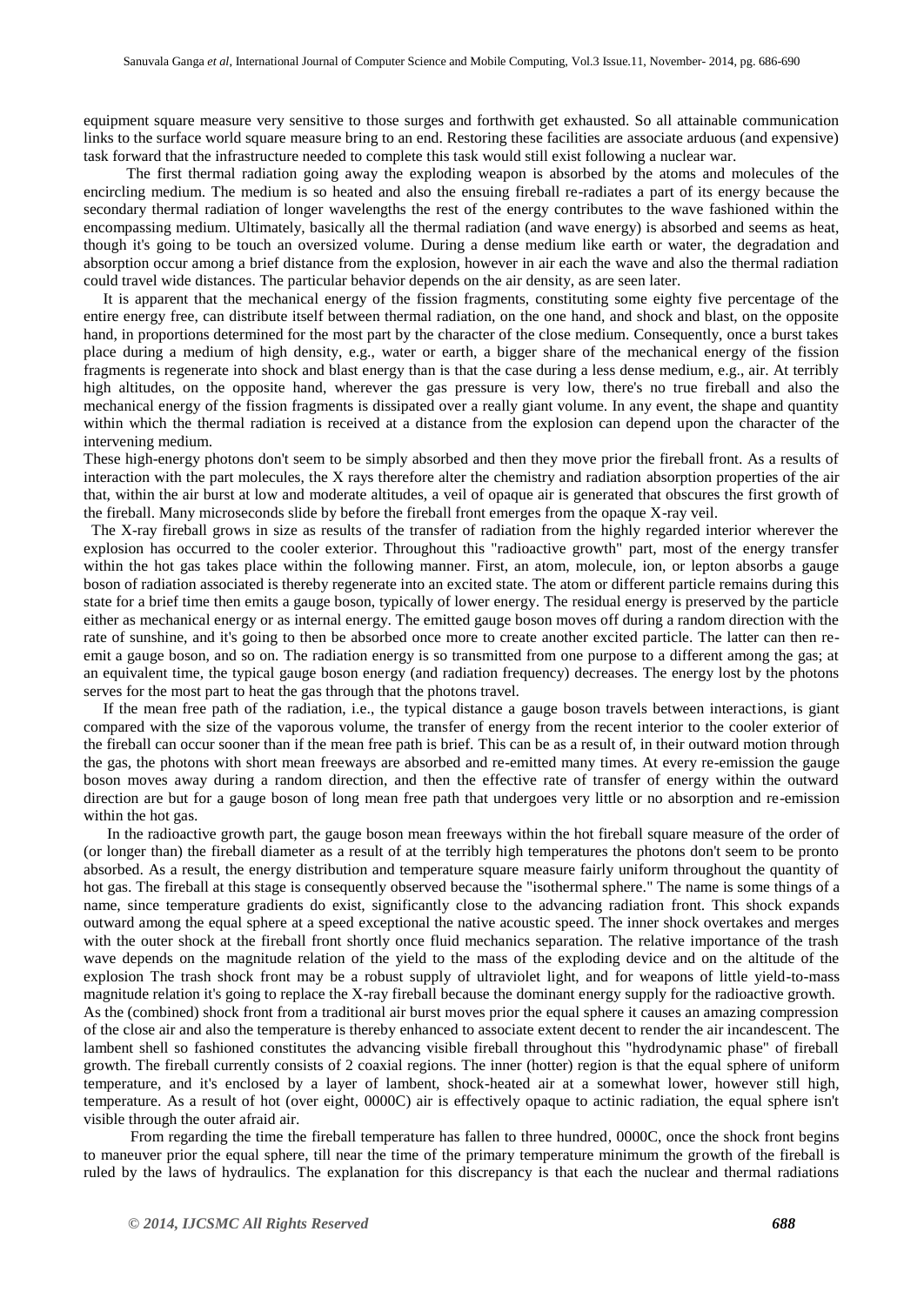emitted within the earliest stages of the detonation act full with the gases of the atmosphere prior the shock front to provide gas, gas, acid, etc.

 These substances square measure robust absorbers of radiation returning from the fireball, in order that the brightness determined a long way away corresponds to a temperature significantly not up to that of the shock front.

The likelihood of interaction of the first thermal radiation, i.e., the thermal X rays, with atoms and molecules within the air is markedly attenuated, in order that the photons have long mean freeways and travel bigger distances, on the typical, before they're absorbed or degraded into heat and into radiations of longer wavelength (smaller gauge boson energy). The quantity of the atmosphere within which the energy of the radiation is deposited, over a amount of a unit of time approximately, could extend for many miles, the size increasing with the burst altitude. The interaction of the air molecules with the prompt gamma rays, neutrons, and high-energy part of the X rays produces a robust flash of light radiation, however there's less tendency for the X-ray veil to create than in associate air burst

 Forthwith once the energy-producing nuclear reactions within the weapon square measure completed, the energy is focused within the nuclear fuels themselves. The energy is hold on as (in order of importance): thermal radiation or photons; as mechanical energy of the ionizing atoms and also the leptons (mostly as electron mechanical energy since free electrons add up the atoms); and as excited atoms, that square measure partly or fully stripped of electrons (partially for serious components, fully for lightweight ones).Thermal (also known as blackbody) radiation is emitted by all matter. The intensity and most current wavelength may be a perform of the temperature, each increasing as temperature will increase. The intensity of thermal radiation will increase terribly speedily - because the biquadrate of the temperature. so at the 60-100 million degrees C of a atomic explosion, that is a few ten,000 times hotter than the surface of the sun, the brightness (per unit area) is a few ten quadrillion  $(10<sup>16</sup>)$  times greater! Consequently regarding eightieth of the energy during a atomic explosion exists as photons. As the fireball expands, it cools and also the wavelength of the photons transporting energy drops. Longer wavelength photons don't penetrate as way before being absorbed, therefore the speed of energy transport conjointly drops. Once the equal sphere cools to regarding three hundred, 000 degrees C (and the surface brightness has born to being a mere ten million times brighter than the sun), the speed of radioactive growth is regarding adequate the speed of sound within the fireball plasma. At now a wave forms at the surface of the fireball because the mechanical energy of the fast-paced ions starts transferring energy to the encircling air. This development, called "hydrodynamic separation", happens for a twenty kit explosion regarding a hundred microseconds once the explosion, once the fireball is a few thirteen meters across. A wave internal to the fireball caused by the speedily increasing bomb trash could overtake and reinforce the fireball surface wave a number of hundred microseconds later.

#### **IV. CONCLUSION**

 The interaction of the air molecules with the prompt gamma rays, neutrons, and high-energy component of the X rays produces a strong flash of fluorescence radiation , but there is less tendency for the X-ray veil to form than in an air burst For bursts above 100,000 feet, the gamma rays and neutrons tend to be absorbed, with an emission of fluorescence, in a region at an altitude of about 15 miles (80,000 feet), If the mean free path of the radiation, i.e., the average distance a photon travels between interactions, is large in comparison with the dimensions of the gaseous volume, the transfer of energy from the hot interior to the cooler exterior of the fireball will occur more rapidly than if the mean free path is short. Since at higher altitudes the mean free paths in the low-density air are too long for appreciable local absorption .The fluorescence is emitted over a relatively long period of time because of time-of-flight delays resulting from the distances traveled by the photons and neutrons before they are absorbed. The relative importance of the debris shock wave depends on the ratio of the yield to the mass of the exploding device and on the altitude of the explosion The debris shock front is a strong source of ultraviolet radiation, and for weapons of small yield-to-mass ratio it may replace the Xray fireball as the dominant energy source for the radiative growth. Even though the wonderful communication protocol in terms of safety is provided by the Quantum Cryptography, it's to visualize the impact of Atomic Arsenal that changes the complete state of affairs. The complete knowledge within the read of such state of affairs are going to be lost and knowledge is ought to re-constructed. This can be a threat to our Quantum Cryptography. Several a lot of re-searches are ought to focus during this region.

#### **References**

- [1] [Http://searchsecurity.techtarget.com/definition/quantum-cryptograph](http://searchsecurity.techtarget.com/definition/quantum-cryptograph)
- [2] Http://www.networkworld.com/news/2013/121813-id-quantique-277062.html.
- [3] Http://physicsworld.com/cws/article/news/2013/dec/11/classical-carrier-could-create-entanglement.
- [4] Http://www.huffingtonpost.com/mark-m-wilde/time-travel-quantum-physics\_b\_4426900.html
- [5] Http://www.infosecurity-magazine.com/view/36237/rsa-received-10-million-from-the-nsa-to-make-flawed-cryptoits-default-offering/
- [6] Http://www.americanbanker.com/issues/178\_233/encryption-tech-protects-data-moving-between-data-centers-1064072-1.html.
- [7] Http://www.newstatesman.com/2013/12/quantum-leap-profit